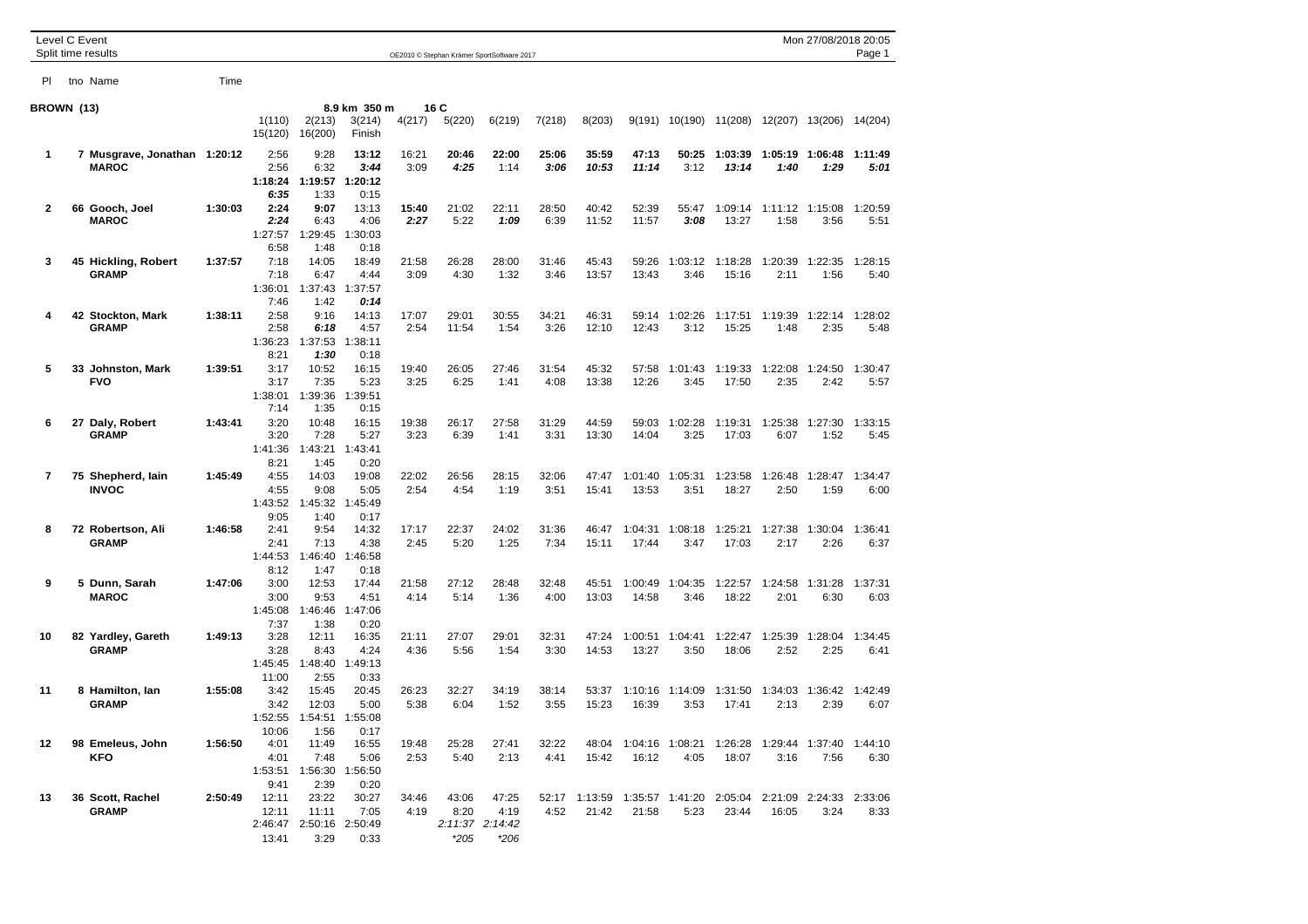|                  | Level C Event | Split time results                            |              |                       | OE2010 © Stephan Krämer SportSoftware 2017 |                                       |                       |                       |                       |                                       |                           |                                           |               |               | Mon 27/08/2018 20:05<br>Page 2 |                         |  |  |
|------------------|---------------|-----------------------------------------------|--------------|-----------------------|--------------------------------------------|---------------------------------------|-----------------------|-----------------------|-----------------------|---------------------------------------|---------------------------|-------------------------------------------|---------------|---------------|--------------------------------|-------------------------|--|--|
| PI               |               | tno Name                                      | Time         |                       |                                            |                                       |                       |                       |                       |                                       |                           |                                           |               |               |                                |                         |  |  |
| <b>BLUE (15)</b> |               |                                               |              | 1(111)                | 2(215)                                     | 5.7 km 250 m<br>3(217)                | 4(219)                | 12 C<br>5(218)        | 6(214)                | 7(202)                                | 8(207)                    | 9(206)                                    | 10(204)       | 11(120)       | 12(200)                        | Finish                  |  |  |
|                  |               | 15 Mather, Paul<br><b>MAROC</b><br>.<br>- - - | 1:01:59<br>. | 4:34<br>4:34<br>- - - | 12:27<br>7:53<br>.                         | 15:23<br>2:56<br>$\sim$ $\sim$ $\sim$ | 20:40<br>5:17<br>---- | 24:05<br>3:25<br>---- | 31:50<br>7:45<br>---- | 39:22<br>7:32<br>$\sim$ $\sim$ $\sim$ | 43:43<br>4:21<br>$\cdots$ | 45:29<br>1:46<br>$\overline{\phantom{a}}$ | 51:59<br>6:30 | 59:54<br>7:55 | :50<br>--------------------    | 1:01:44 1:01:59<br>0:15 |  |  |

|                |                       |         | 1(111)                                                                                                          | 2(215) | 3(217)       | 4(219) | 5(218) | 6(214)  | 7(202)  | 8(207)         | 9(206)  | 10(204) | 11(120) | 12(200) | Finish  |
|----------------|-----------------------|---------|-----------------------------------------------------------------------------------------------------------------|--------|--------------|--------|--------|---------|---------|----------------|---------|---------|---------|---------|---------|
| 1              | 15 Mather, Paul       | 1:01:59 | 4:34                                                                                                            | 12:27  | 15:23        | 20:40  | 24:05  | 31:50   | 39:22   | 43:43          | 45:29   | 51:59   | 59:54   | 1:01:44 | 1:01:59 |
|                | <b>MAROC</b>          |         | 4:34                                                                                                            | 7:53   | 2:56         | 5:17   | 3:25   | 7:45    | 7:32    | 4:21           | 1:46    | 6:30    | 7:55    | 1:50    | 0:15    |
| $\overline{2}$ | 9 Dean, Martin        | 1:02:18 | 6:49                                                                                                            | 14:00  | 16:22        | 23:06  | 26:21  | 34:11   | 42:07   | 46:00          | 47:45   | 52:49   | 1:00:01 | 1:01:58 | 1:02:18 |
|                | <b>FVO</b>            |         | 6:49                                                                                                            | 7:11   | 2:22         | 6:44   | 3:15   | 7:50    | 7:56    | 3:53           | 1:45    | 5:04    | 7:12    | 1:57    | 0:20    |
| 3              | 10 Dean, Hazel        | 1:08:00 | 5:27                                                                                                            | 13:34  | 16:00        | 23:46  | 28:11  | 36:17   | 44:52   | 49:02          | 51:05   | 57:22   | 1:06:03 | 1:07:44 | 1:08:00 |
|                | <b>FVO</b>            |         | 5:27                                                                                                            | 8:07   | 2:26         | 7:46   | 4:25   | 8:06    | 8:35    | 4:10           | 2:03    | 6:17    | 8:41    | 1:41    | 0:16    |
| 4              | 35 Lawrence, Pete     | 1:09:17 | 4:55                                                                                                            | 14:41  | 17:26        | 25:07  | 28:43  | 37:35   | 47:05   | 51:21          | 53:13   | 59:18   | 1:07:10 | 1:08:59 | 1:09:17 |
|                | <b>GRAMP</b>          |         | 4:55                                                                                                            | 9:46   | 2:45         | 7:41   | 3:36   | 8:52    | 9:30    | 4:16           | 1:52    | 6:05    | 7:52    | 1:49    | 0:18    |
| 5              | 6 Musgrave, Ewan      | 1:09:42 | 5:22                                                                                                            | 14:41  | 17:28        | 27:02  | 31:27  | 39:01   | 46:32   | 51:46          | 53:35   | 59:08   | 1:07:44 | 1:09:21 | 1:09:42 |
|                | <b>MAROC</b>          |         | 5:22                                                                                                            | 9:19   | 2:47         | 9:34   | 4:25   | 7:34    | 7:31    | 5:14           | 1:49    | 5:33    | 8:36    | 1:37    | 0:21    |
| 6              | 47 Barrie, Donald     | 1:10:48 | 4:44                                                                                                            | 13:28  | 16:36        | 23:10  | 31:52  | 39:23   | 48:10   | 52:40          | 54:44   | 1:01:22 | 1:08:35 | 1:10:34 | 1:10:48 |
|                | <b>MAROC</b>          |         | 4:44                                                                                                            | 8:44   | 3:08         | 6:34   | 8:42   | 7:31    | 8:47    | 4:30           | 2:04    | 6:38    | 7:13    | 1:59    | 0:14    |
| $\overline{7}$ | 44 Kirk, Lachlan      | 1:16:22 | 11:48                                                                                                           | 19:01  | 21:38        | 30:44  | 34:32  | 44:07   | 53:02   | 58:45          | 1:00:06 | 1:06:31 | 1:14:21 | 1:16:10 | 1:16:22 |
|                | <b>GRAMP</b>          |         | 11:48                                                                                                           | 7:13   | 2:37         | 9:06   | 3:48   | 9:35    | 8:55    | 5:43           | 1:21    | 6:25    | 7:50    | 1:49    | 0:12    |
| 8              | 43 Kirk, David        | 1:25:27 | 5:16                                                                                                            | 17:01  | 20:47        | 28:20  | 31:55  | 41:46   | 52:50   | 1:01:29        | 1:03:37 | 1:12:26 | 1:22:42 | 1:25:10 | 1:25:27 |
|                | <b>GRAMP</b>          |         | 5:16                                                                                                            | 11:45  | 3:46         | 7:33   | 3:35   | 9:51    | 11:04   | 8:39           | 2:08    | 8:49    | 10:16   | 2:28    | 0:17    |
| 9              | 95 Collins, Nick      | 1:29:34 | 5:45                                                                                                            | 15:44  | 20:27        | 28:24  | 39:25  | 49:23   | 59:24   | 1:07:55        | 1:10:28 | 1:17:34 | 1:27:22 | 1:29:14 | 1:29:34 |
|                | <b>MAROC</b>          |         | 5:45                                                                                                            | 9:59   | 4:43         | 7:57   | 11:01  | 9:58    | 10:01   | 8:31           | 2:33    | 7:06    | 9:48    | 1:52    | 0:20    |
| 10             | 59 Anderson, Murray   | 1:40:36 | 10:26                                                                                                           | 21:43  | 26:22        | 37:36  | 51:38  | 1:01:07 | 1:11:10 | 1:17:44        | 1:21:13 | 1:28:43 | 1:37:56 | 1:40:18 | 1:40:36 |
|                | <b>GRAMP</b>          |         | 10:26                                                                                                           | 11:17  | 4:39         | 11:14  | 14:02  | 9:29    | 10:03   | 6:34           | 3:29    | 7:30    | 9:13    | 2:22    | 0:18    |
| 11             | 83 Rowlands, Helen    | 1:42:37 | 6:59                                                                                                            | 19:10  | 23:47        | 36:37  | 41:54  | 53:45   | 1:07:56 | 1:16:47        | 1:20:10 | 1:28:15 | 1:39:17 | 1:42:11 | 1:42:37 |
|                | <b>GRAMP</b>          |         | 6:59                                                                                                            | 12:11  | 4:37         | 12:50  | 5:17   | 11:51   | 14:11   | 8:51           | 3:23    | 8:05    | 11:02   | 2:54    | 0:26    |
| 12             | 63 Collins, Peter     | 1:44:58 | 5:39                                                                                                            | 15:08  | 27:20        | 39:53  | 45:00  | 54:25   | 1:08:08 | 1:21:35        | 1:24:18 | 1:31:40 | 1:42:53 | 1:44:40 | 1:44:58 |
|                | <b>MAROC</b>          |         | 5:39                                                                                                            | 9:29   | 12:12        | 12:33  | 5:07   | 9:25    | 13:43   | 13:27          | 2:43    | 7:22    | 11:13   | 1:47    | 0:18    |
| 13             | 11 Ricketts, Trevor   | 1:45:50 | 9:27                                                                                                            | 19:55  | 23:03        | 32:51  | 36:47  | 45:34   | 1:00:24 | 1:06:50        | 1:14:12 | 1:24:16 | 1:42:44 | 1:45:27 | 1:45:50 |
|                | <b>MAROC</b>          |         | 9:27                                                                                                            | 10:28  | 3:08         | 9:48   | 3:56   | 8:47    | 14:50   | 6:26           | 7:22    | 10:04   | 18:28   | 2:43    | 0:23    |
| 14             | 23 Kenyon, Philip     | 1:55:35 | 7:22                                                                                                            | 18:27  | 22:04        | 33:13  | 39:08  | 51:15   | 1:03:39 | 1:27:18        | 1:30:18 | 1:40:16 | 1:53:08 | 1:55:20 | 1:55:35 |
|                | <b>MOR</b>            |         | 7:22                                                                                                            | 11:05  | 3:37         | 11:09  | 5:55   | 12:07   | 12:24   | 23:39          | 3:00    | 9:58    | 12:52   | 2:12    | 0:15    |
|                | 90 Campbell, Alexande | dnf     | 7:21                                                                                                            | 21:58  | 27:47        |        |        |         |         |                |         |         |         |         |         |
|                | <b>MAROC</b>          |         | 7:21                                                                                                            | 14:37  | 5:49         |        |        |         |         |                |         |         |         |         |         |
| GREEN (19)     |                       |         |                                                                                                                 |        | 4.5 km 155 m |        | 9 C    |         |         |                |         |         |         |         |         |
|                |                       |         | array and the season of the season of the season of the season of the season of the season of the season in the |        |              |        |        |         |         | $\overline{a}$ |         |         |         |         |         |

| REEN (19)      |    |                       |         | 4.3 KH 133 H<br>ສ ພ |        |        |        |        |         |         |         |         |         |  |  |
|----------------|----|-----------------------|---------|---------------------|--------|--------|--------|--------|---------|---------|---------|---------|---------|--|--|
|                |    |                       |         | 1(114)              | 2(214) | 3(217) | 4(220) | 5(218) | 6(203)  | 7(127)  | 8(120)  | 9(200)  | Finish  |  |  |
| 1              |    | 12 Ricketts, Jennifer | 54:27   | 5:07                | 14:01  | 18:26  | 22:57  | 27:47  | 44:20   | 49:12   | 52:31   | 54:12   | 54:27   |  |  |
|                |    | <b>EUOC</b>           |         | 5:07                | 8:54   | 4:25   | 4:31   | 4:50   | 16:33   | 4:52    | 3:19    | 1:41    | 0:15    |  |  |
| $\overline{2}$ |    | 25 Chapman, Catriona  | 1:16:45 | 5:21                | 16:59  | 21:24  | 30:45  | 42:42  | 1:01:18 | 1:08:05 | 1:14:00 | 1:16:29 | 1:16:45 |  |  |
|                |    | <b>MAROC</b>          |         | 5:21                | 11:38  | 4:25   | 9:21   | 11:57  | 18:36   | 6:47    | 5:55    | 2:29    | 0:16    |  |  |
| 3              | 40 | Grassie, Donald       | 1:17:28 | 5:12                | 18:45  | 23:05  | 33:15  | 40:47  | 1:01:42 | 1:08:54 | 1:14:30 | 1:17:10 | 1:17:28 |  |  |
|                |    | MOR                   |         | 5:12                | 13:33  | 4:20   | 10:10  | 7:32   | 20:55   | 7:12    | 5:36    | 2:40    | 0:18    |  |  |
| 4              |    | 88 Parkes, Matthew    | 1:20:11 | 9:52                | 22:00  | 27:11  | 39:28  | 47:33  | 1:05:47 | 1:13:15 | 1:17:35 | 1:19:45 | 1:20:11 |  |  |
|                |    | <b>GRAMP</b>          |         | 9:52                | 12:08  | 5:11   | 12:17  | 8:05   | 18:14   | 7:28    | 4:20    | 2:10    | 0:26    |  |  |
| 5              | 46 | Barrie, Adam          | 1:22:53 | 3:35                | 12:41  | 15:57  | 41:20  | 57:30  | 1:11:01 | 1:16:17 | 1:20:47 | 1:22:34 | 1:22:53 |  |  |
|                |    | <b>MAROC</b>          |         | 3:35                | 9:06   | 3:16   | 25:23  | 16:10  | 13:31   | 5:16    | 4:30    | 1:47    | 0:19    |  |  |
| 6              |    | 39 Esson, David       | 1:24:53 | 5:31                | 19:16  | 24:26  | 31:31  | 40:24  | 1:06:17 | 1:14:37 | 1:21:16 | 1:24:32 | 1:24:53 |  |  |
|                |    | <b>GRAMP</b>          |         | 5:31                | 13:45  | 5:10   | 7:05   | 8:53   | 25:53   | 8:20    | 6:39    | 3:16    | 0:21    |  |  |
| 7              | 62 | Anderson, Ailsa       | 1:28:48 | 5:28                | 16:18  | 23:43  | 32:51  | 51:00  | 1:12:09 | 1:20:50 | 1:25:51 | 1:28:31 | 1:28:48 |  |  |
|                |    | <b>GRAMP</b>          |         | 5:28                | 10:50  | 7:25   | 9:08   | 18:09  | 21:09   | 8:41    | 5:01    | 2:40    | 0:17    |  |  |
| 8              | 71 | Milligan, Christoph   | 1:29:03 | 5:37                | 20:18  | 25:41  | 38:47  | 49:44  | 1:10:59 | 1:20:41 | 1:26:33 | 1:28:40 | 1:29:03 |  |  |
|                |    | <b>MAROC</b>          |         | 5:37                | 14:41  | 5:23   | 13:06  | 10:57  | 21:15   | 9:42    | 5:52    | 2:07    | 0:23    |  |  |
| 9              |    | 64 Collins, Lynn      | 1:31:54 | 6:24                | 20:39  | 25:52  | 38:35  | 53:20  | 1:13:40 | 1:22:14 | 1:28:25 | 1:31:12 | 1:31:54 |  |  |
|                |    | <b>MAROC</b>          |         | 6:24                | 14:15  | 5:13   | 12:43  | 14:45  | 20:20   | 8:34    | 6:11    | 2:47    | 0:42    |  |  |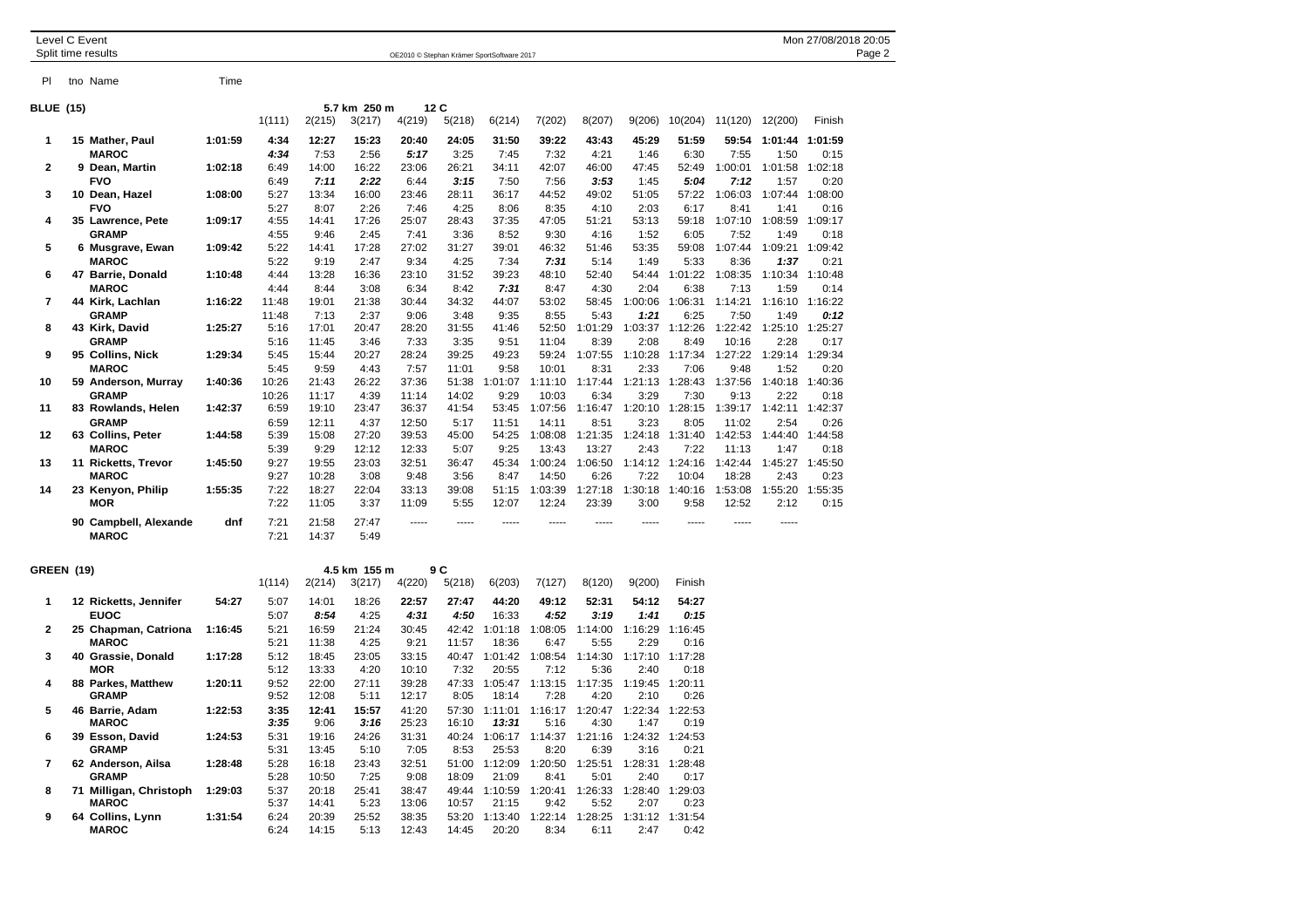| Level C Event    |  | Split time results                                            |         |                         |                       |                         |                       |                         | OE2010 © Stephan Krämer SportSoftware 2017 |                         |                         |                                       |                                 |                         | Mon 27/08/2018 20:05<br>Page 3 |
|------------------|--|---------------------------------------------------------------|---------|-------------------------|-----------------------|-------------------------|-----------------------|-------------------------|--------------------------------------------|-------------------------|-------------------------|---------------------------------------|---------------------------------|-------------------------|--------------------------------|
| PI.              |  | tno Name                                                      | Time    |                         |                       |                         |                       |                         |                                            |                         |                         |                                       |                                 |                         |                                |
| GREEN (19)       |  |                                                               |         |                         |                       | 4.5 km 155 m            |                       | 9 C                     | (cont.)                                    |                         |                         |                                       |                                 |                         |                                |
|                  |  |                                                               |         | 1(114)                  | 2(214)                | 3(217)                  | 4(220)                | 5(218)                  | 6(203)                                     | 7(127)                  | 8(120)                  | 9(200)                                | Finish                          |                         |                                |
| 10               |  | 58 Craig, Peter<br><b>MAROC</b>                               | 1:35:27 | 5:41<br>5:41            | 21:16<br>15:35        | 30:26<br>9:10           | 40:08<br>9:42         | 52:20<br>12:12          | 1:15:46<br>23:26                           | 1:25:14<br>9:28         | 1:32:00<br>6:46         | 1:35:06<br>3:06                       | 1:35:27<br>0:21                 |                         |                                |
| 11               |  | 20 Kenyon, Elizabeth<br><b>MOR</b>                            | 1:43:21 | 9:47<br>9:47            | 25:24<br>15:37        | 36:30<br>11:06          | 51:00<br>14:30        | 1:00:19<br>9:19         | 1:22:50<br>22:31                           | 1:32:16<br>9:26         | 1:40:06<br>7:50         | 1:42:57<br>2:51                       | 1:43:21<br>0:24                 |                         |                                |
| 12               |  | 52 Farquharson, Laura<br><b>GRAMP</b>                         | 1:54:02 | 6:33<br>6:33            | 23:33<br>17:00        | 28:58<br>5:25           | 1:07:03<br>38:05      | 1:16:26<br>9:23         | 1:35:47<br>19:21                           | 1:43:45<br>7:58         | 1:50:38<br>6:53         | 1:53:33<br>2:55                       | 1:54:02<br>0:29                 |                         |                                |
| 13               |  | 16 Mather, Rachel<br><b>MAROC</b>                             | 1:55:46 | 6:45<br>6:45            | 24:41<br>17:56        | 30:45<br>6:04           | 46:33<br>15:48        | 1:09:37<br>23:04        | 1:34:05<br>24:28                           | 1:44:29<br>10:24        | 1:51:20<br>6:51         | 1:55:26<br>4:06                       | 1:55:46<br>0:20                 |                         |                                |
| 14               |  | 96 Bennett, Alan<br><b>MAROC</b>                              | 1:57:48 | 5:16<br>5:16            | 25:09<br>19:53        | 30:31<br>5:22           | 57:20<br>26:49        | 1:14:17<br>16:57        | 1:35:54<br>21:37                           | 1:49:05<br>13:11        | 1:54:58<br>5:53         | 1:57:30<br>2:32                       | 1:57:48<br>0:18                 |                         |                                |
| 15               |  | 31 Anderson, Helen<br><b>GRAMP</b>                            | 2:02:51 | 7:00<br>7:00            | 26:57<br>19:57        | 35:38<br>8:41           | 48:11<br>12:33        | 1:16:15<br>28:04        | 1:41:14<br>24:59                           | 1:51:13<br>9:59         | 7:59                    | 1:59:12 2:02:30 2:02:51<br>3:18       | 0:21                            |                         |                                |
| 16               |  | 87 Graham, Patricia<br><b>MAROC</b>                           | 2:07:59 | 6:41<br>6:41            | 32:43<br>26:02        | 39:01<br>6:18           | 1:06:27<br>27:26      | 1:15:23<br>8:56         | 1:39:34<br>24:11                           | 1:56:55<br>17:21        | 2:04:18<br>7:23         | 2:07:38<br>3:20                       | 2:07:59<br>0:21                 |                         |                                |
| 17               |  | 65 Collins, Gemma<br><b>MAROC</b>                             | 2:28:53 | 48:18<br>48:18          | 1:04:18<br>16:00      | 1:09:11<br>4:53         | 1:25:53<br>16:42      | 1:48:58<br>23:05        | 2:13:20<br>24:22                           | 2:20:38<br>7:18         | 2:26:11<br>5:33         | 2:28:37 2:28:53<br>2:26               | 0:16                            |                         |                                |
|                  |  | 57 Neumann, Katja<br><b>MAROC</b>                             | mp      | 8:23<br>8:23            | 26:53<br>18:30        | 36:50<br>9:57           | -----                 | -----                   | -----                                      | 51:59<br>15:09          | 57:36<br>5:37           | 1:00:00<br>2:24                       | 1:00:23<br>0:23                 |                         |                                |
|                  |  | 73 Richmond, Will<br><b>MAROC</b>                             | dnf     | -----                   | 39:38<br>39:38        | -----                   |                       |                         |                                            | -----                   | -----                   | -----                                 |                                 |                         |                                |
| LIGHT GREEN (14) |  |                                                               |         |                         |                       | 4.0 km 105 m            |                       | 10 C                    |                                            |                         |                         |                                       |                                 |                         |                                |
|                  |  |                                                               |         | 1(112)                  | 2(123)                | 3(215)                  | 4(216)                | 5(202)                  | 6(205)                                     | 7(208)                  | 8(127)                  | 9(119)                                | 10(200)                         | Finish                  |                                |
| 1                |  | 54 Newey, Jonas<br><b>MAROC</b>                               | 54:37   | 7:52<br>7:52            | 11:17<br>3:25         | 18:40<br>7:23           | 21:24<br>2:44         | 31:31<br>10:07          | 37:09<br>5:38                              | 41:19<br>4:10           | 46:14<br>4:55           | 52:59<br>6:45                         | 54:23<br>1:24                   | 54:37<br>0:14           |                                |
| 2                |  | 21 Kenyon, Faith<br><b>MOR</b>                                | 1:03:02 | 5:55<br>5:55            | 9:31<br>3:36          | 16:21<br>6:50           | 23:40<br>7:19         | 36:26<br>12:46          | 42:16<br>5:50                              | 46:34<br>4:18           | 53:03<br>6:29           | 1:01:22<br>8:19                       | 1:02:46<br>1:24                 | 1:03:02<br>0:16         |                                |
| 3                |  | 53 Whitehead, Ranolp<br><b>MAROC</b>                          | 1:11:43 | 6:28<br>6:28            | 10:32<br>4:04         | 18:53<br>8:21           | 22:41<br>3:48         | 35:14<br>12:33          | 44:07<br>8:53                              | 48:10<br>4:03           | 56:16<br>8:06           | 1:10:03<br>13:47                      | 1:11:21<br>1:18                 | 1:11:43<br>0:22         |                                |
| 4                |  | 4 Reynolds, Charlotte 1:12:06<br><b>MAROC</b>                 |         | 5:57<br>5:57            | 10:27<br>4:30         | 25:30<br>15:03          | 28:59<br>3:29         | 45:35<br>16:36          | 52:36<br>7:01                              | 56:53<br>4:17           | 1:03:02<br>6:09         | 1:10:23<br>7:21                       | 1:11:43<br>1:20                 | 1:12:06<br>0:23         |                                |
| 5                |  | 86 Bennett, Ewan<br><b>MAROC</b>                              | 1:13:12 | 7:11<br>7:11            | 11:23<br>4:12         | 19:52<br>8:29           | 24:00<br>4:08         | 37:56<br>13:56          | 55:11<br>17:15                             | 58:58<br>3:47           | 1:04:56<br>5:58         | 1:11:19<br>6:23                       | 1:12:57<br>1:38                 | 1:13:12<br>0:15         |                                |
| 6                |  | 1 Garrett, Eilidh<br><b>MAROC</b>                             | 1:19:51 | 15:05<br>15:05          | 23:08                 | 32:49                   | 36:38                 | 52:46                   | 1:01:17<br>8:31                            | 1:04:50<br>3:33         | 1:11:04                 | 1:18:19                               | 1:19:34                         | 1:19:51                 |                                |
| 7                |  | 32 Anderson, Stuart                                           | 1:27:15 | 16:42                   | 8:03<br>22:26         | 9:41<br>34:04           | 3:49<br>38:56         | 16:08                   | 56:07 1:03:52                              | 1:09:16                 | 6:14<br>1:16:36         | 7:15                                  | 1:15<br>1:25:00 1:26:50         | 0:17<br>1:27:15         |                                |
| 8                |  | <b>GRAMP</b><br>97 Coombs, Trish                              | 1:31:04 | 16:42<br>13:22          | 5:44<br>18:13         | 11:38<br>33:25          | 4:52<br>38:53         | 17:11<br>58:26          | 7:45<br>1:07:20                            | 5:24<br>1:11:50         | 7:20<br>1:18:35         | 8:24<br>1:28:06                       | 1:50<br>1:30:23                 | 0:25<br>1:31:04         |                                |
| 9                |  | <b>MAROC</b><br>50 Farquharson, Morv                          | 1:31:24 | 13:22<br>8:34           | 4:51<br>13:24         | 15:12<br>23:03          | 5:28<br>28:18         | 19:33<br>49:02          | 8:54<br>59:50                              | 4:30<br>1:04:09         | 6:45<br>1:11:26         | 9:31<br>1:29:30                       | 2:17<br>1:31:06                 | 0:41<br>1:31:24         |                                |
| 10               |  | <b>GRAMP</b><br>51 Farquharson, Kirst                         | 1:38:32 | 8:34<br>13:23           | 4:50<br>18:22         | 9:39<br>30:03           | 5:15<br>35:10         | 20:44<br>56:08          | 10:48<br>1:06:51                           | 4:19<br>1:11:19         | 7:17<br>1:18:34         | 18:04<br>1:36:59 1:38:16              | 1:36                            | 0:18<br>1:38:32         |                                |
| 11               |  | <b>GRAMP</b><br>19 Shepherd, Lorraine 1:44:24<br><b>INVOC</b> |         | 13:23<br>20:35<br>20:35 | 4:59<br>24:56<br>4:21 | 11:41<br>37:14<br>12:18 | 5:07<br>42:21<br>5:07 | 20:58<br>57:29<br>15:08 | 10:43<br>1:19:56<br>22:27                  | 4:28<br>1:26:00<br>6:04 | 7:15<br>1:32:44<br>6:44 | 18:25<br>9:17                         | 1:17<br>1:42:01 1:43:54<br>1:53 | 0:16<br>1:44:24<br>0:30 |                                |
|                  |  | 77 Forsyth, Michael<br><b>GRAMP</b>                           | mp      | 9:21<br>9:21            | 14:41<br>5:20         | 34:34<br>19:53          | 48:35<br>14:01        | 1:06:00<br>17:25        | -----                                      |                         | $--- 1:11:38$<br>5:38   |                                       | $--- 1:20:28$<br>8:50           | 1:20:55<br>0:27         |                                |
|                  |  | 13 Glendinning, Sean<br><b>MAROC</b>                          | mp      | 11:23<br>11:23          | 15:24<br>4:01         | 24:46<br>9:22           | 28:29<br>3:43         | 45:43<br>17:14          | 1:04:51<br>19:08                           | 1:08:40 1:19:22<br>3:49 | 10:42                   |                                       | $--- 1:27:45 1:28:15$<br>8:23   | 0:30                    | 1:24:56<br>$*120$              |
|                  |  | 70 Milligan, Pauline                                          | mp      | -----                   | -----                 | -----                   | -----                 | -----                   | -----                                      |                         |                         | ----- 1:26:18 1:38:27 1:40:49 1:41:19 |                                 |                         | 1:10:19                        |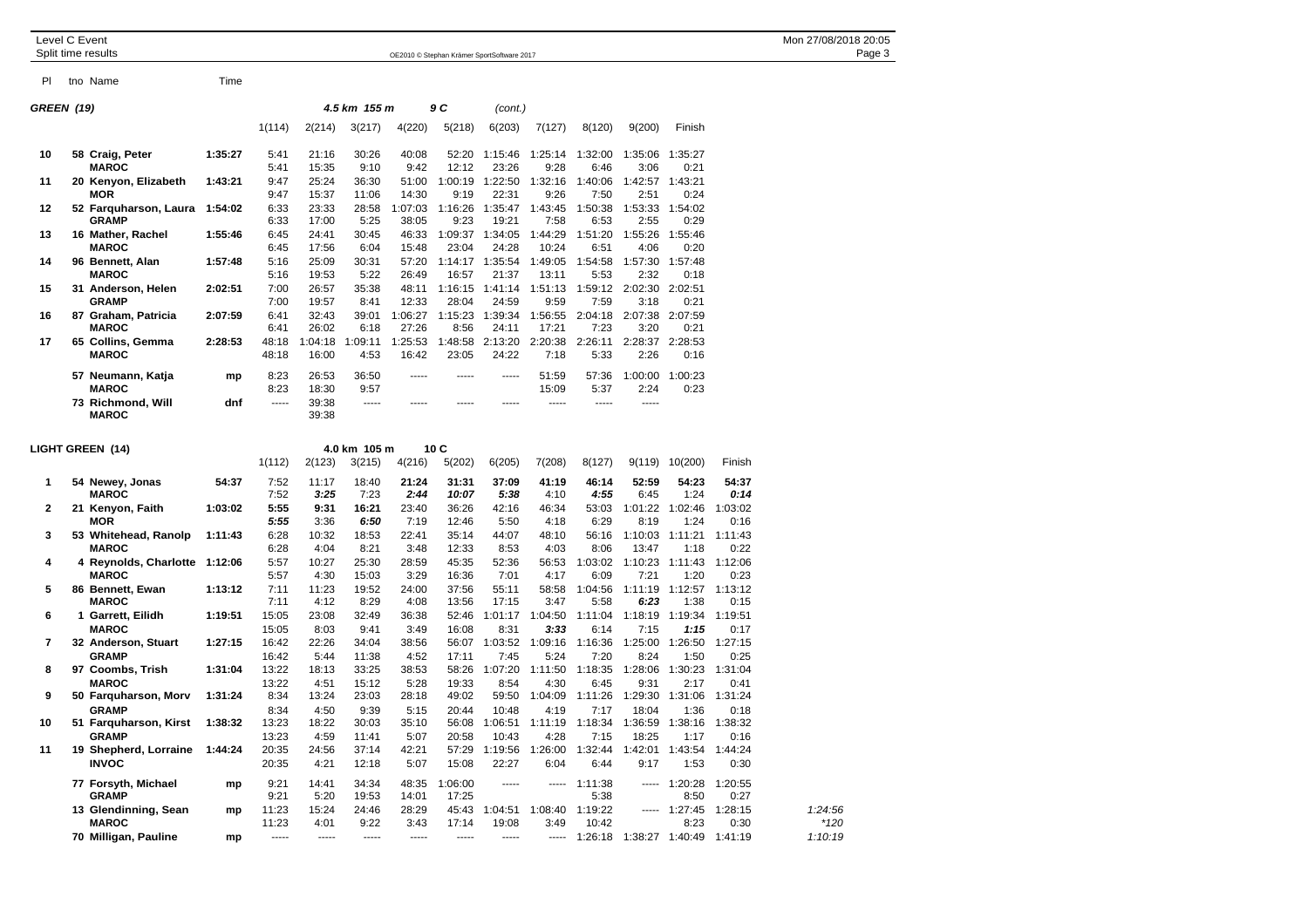| Level C Event  | Split time results                  |         |              |              |               |               |                         | OE2010 © Stephan Krämer SportSoftware 2017 |                 |                 |                 |                 |               |               | Mon 27/08/2018 20:05 | Page 4          |
|----------------|-------------------------------------|---------|--------------|--------------|---------------|---------------|-------------------------|--------------------------------------------|-----------------|-----------------|-----------------|-----------------|---------------|---------------|----------------------|-----------------|
| PI             | tno Name                            | Time    |              |              |               |               |                         |                                            |                 |                 |                 |                 |               |               |                      |                 |
|                | <b>LIGHT GREEN (14)</b>             |         |              |              | 4.0 km 105 m  |               | 10 C                    | (cont.)                                    |                 |                 |                 |                 |               |               |                      |                 |
|                |                                     |         | 1(112)       | 2(123)       | 3(215)        | 4(216)        | 5(202)                  | 6(205)                                     | 7(208)          | 8(127)          |                 | 9(119) 10(200)  | Finish        |               |                      |                 |
|                | <b>MAROC</b>                        |         |              |              |               |               |                         |                                            |                 | 1:26:18         | 12:09           | 2:22            | 0:30          |               | $*120$               |                 |
| ORANGE (11)    |                                     |         |              |              | 2.3 km 60 m   |               | 9 C                     |                                            |                 |                 |                 |                 |               |               |                      |                 |
|                |                                     |         | 1(118)       | 2(113)       | 3(123)        | 4(192)        | 5(125)                  | 6(127)                                     | 7(201)          | 8(211)          | 9(200)          | Finish          |               |               |                      |                 |
| 1              | 55 Newey, Yann                      | 29:55   | 2:24         | 7:56         | 9:48          | 14:38         | 18:52                   | 23:06                                      | 25:18           | 27:59           | 29:33           | 29:55           |               |               |                      |                 |
|                | <b>MAROC</b>                        |         | 2:24         | 5:32         | 1:52          | 4:50          | 4:14                    | 4:14                                       | 2:12            | 2:41            | 1:34            | 0:22            |               |               |                      |                 |
| $\mathbf{2}$   | 22 Kenyon, Fergus                   | 31:20   | 2:37         | 7:30         | 10:32         | 15:27         | 19:54                   | 24:18                                      | 26:00           | 29:02           | 30:57           | 31:20           |               |               |                      |                 |
|                | <b>MOR</b>                          |         | 2:37         | 4:53         | 3:02          | 4:55          | 4:27                    | 4:24                                       | 1:42            | 3:02            | 1:55            | 0:23            |               |               |                      |                 |
| 3              | 67 Gooch, Ruth                      | 31:32   | 2:24         | 9:55         | 11:40         | 16:24         | 20:45                   | 25:02                                      | 27:13           | 29:46           | 31:11           | 31:32           |               |               |                      |                 |
| 4              | <b>MAROC</b><br>2 Garrett, Blair    | 32:26   | 2:24<br>2:48 | 7:31<br>7:17 | 1:45<br>10:35 | 4:44<br>14:15 | 4:21<br>19:19           | 4:17<br>24:41                              | 2:11<br>27:15   | 2:33<br>30:22   | 1:25<br>32:05   | 0:21<br>32:26   |               |               |                      |                 |
|                | <b>MAROC</b>                        |         | 2:48         | 4:29         | 3:18          | 3:40          | 5:04                    | 5:22                                       | 2:34            | 3:07            | 1:43            | 0:21            |               |               |                      |                 |
| 5              | 85 Provan, Dave                     | 36:28   | 2:48         | 8:52         | 13:25         | 16:44         | 23:01                   | 29:34                                      | 31:48           | 34:28           | 35:59           | 36:28           |               |               |                      |                 |
|                | <b>MAROC</b>                        |         | 2:48         | 6:04         | 4:33          | 3:19          | 6:17                    | 6:33                                       | 2:14            | 2:40            | 1:31            | 0:29            |               |               |                      |                 |
| 6              | 3 Jones, Genevieve                  | 1:00:05 | 5:01         | 11:49        | 16:14         | 27:05         | 37:38                   | 45:04                                      | 50:13           | 56:13           | 59:18           | 1:00:05         |               |               |                      |                 |
|                | <b>MAROC</b>                        |         | 5:01         | 6:48         | 4:25          | 10:51         | 10:33                   | 7:26                                       | 5:09            | 6:00            | 3:05            | 0:47            |               |               |                      |                 |
| $\overline{7}$ | 37 MacGregor, Jayne                 | 1:03:30 | 3:50         | 11:58        | 20:03         | 28:17         | 37:19                   | 44:50                                      | 50:56           | 1:00:04         | 1:02:53         | 1:03:30         |               |               |                      |                 |
|                | <b>GRAMP</b>                        |         | 3:50         | 8:08         | 8:05          | 8:14          | 9:02                    | 7:31                                       | 6:06            | 9:08            | 2:49            | 0:37            |               |               |                      |                 |
| 8              | 14 Mather, Dougal                   | 1:22:03 | 4:34         | 15:09        | 23:16         | 31:55         | 47:31                   | 56:53                                      | 1:04:15         | 1:14:53         | 1:21:04 1:22:03 |                 |               |               |                      |                 |
|                | <b>MAROC</b>                        |         | 4:34         | 10:35        | 8:07          | 8:39          | 15:36                   | 9:22                                       | 7:22            | 10:38           | 6:11            | 0:59            |               |               |                      |                 |
| 9              | 79 Brotchie(F), Harriet             | 1:22:36 | 3:08         | 8:33         | 12:26         | 59:31         | 1:07:02                 | 1:14:35                                    | 1:16:40         | 1:20:43         | 1:22:18         | 1:22:36         |               |               |                      |                 |
|                | <b>MAROC</b>                        |         | 3:08         | 5:25         | 3:53          | 47:05         | 7:31                    | 7:33                                       | 2:05            | 4:03            | 1:35            | 0:18            |               |               |                      |                 |
| 10             | 68 Kellas, Iona                     | 1:45:10 | 2:23         | 21:22        | 25:47         | 46:06         | 1:19:59                 | 1:33:09                                    | 1:37:31         | 1:42:39         | 1:44:49         | 1:45:10         |               | 8:57          |                      |                 |
|                | <b>MAROC</b>                        |         | 2:23         | 18:59        | 4:25          | 20:19         | 33:53                   | 13:10                                      | 4:22            | 5:08            | 2:10            | 0:21            |               | $*114$        |                      |                 |
| 11             | 78 Whitelaw, Connor<br><b>GRAMP</b> | 1:52:40 | 2:21<br>2:21 | 7:02<br>4:41 | 10:40<br>3:38 | 1:08:22       | 1:19:02 1:25:22<br>6:20 | 1:45:04<br>19:42                           | 1:46:59<br>1:55 | 1:50:28<br>3:29 | 1:52:18<br>1:50 | 1:52:40<br>0:22 |               |               |                      |                 |
| YELLOW (8)     |                                     |         |              |              | 2.2 km 40 m   |               | 11 C                    |                                            |                 |                 |                 |                 |               |               |                      |                 |
|                |                                     |         | 1(116)       | 2(117)       | 3(122)        | 4(115)        | 5(124)                  | 6(129)                                     | 7(128)          | 8(209)          | 9(210)          | 10(211)         | 11(200)       | Finish        |                      |                 |
| $\mathbf 1$    | 74 Richmond, Bea<br><b>MAROC</b>    | 20:06   | 0:54<br>0:54 | 1:35<br>0:41 | 4:38<br>3:03  | 7:49<br>3:11  | 10:23<br>2:34           | 11:46<br>1:23                              | 13:39<br>1:53   | 15:27<br>1:48   | 16:43<br>1:16   | 17:49<br>1:06   | 19:42<br>1:53 | 20:06<br>0:24 |                      |                 |
| $\overline{2}$ | 48 Cormack, Findlay                 | 21:07   | 1:00         | 1:37         | 6:29          | 9:10          | 11:14                   | 12:28                                      | 14:30           | 16:09           | 17:21           | 18:35           | 20:38         | 21:07         |                      | 3:05            |
|                | <b>MAROC</b>                        |         | 1:00         | 0:37         | 4:52          | 2:41          | 2:04                    | 1:14                                       | 2:02            | 1:39            | 1:12            | 1:14            | 2:03          | 0:29          |                      | $*121$          |
| 3              | 93 Provan(f), Page                  | 21:52   | 0:46         | 1:21         | 4:25          | 7:40          | 9:47                    | 11:09                                      | 13:58           | 16:31           | 18:12           | 18:57           | 21:30         | 21:52         |                      |                 |
|                | <b>MAROC</b>                        |         | 0:46         | 0:35         | 3:04          | 3:15          | 2:07                    | 1:22                                       | 2:49            | 2:33            | 1:41            | 0:45            | 2:33          | 0:22          |                      |                 |
| 4              | 49 Cormack (s), Camer               | 25:05   | 1:16         | 2:20         | 6:14          | 9:49          | 12:23                   | 13:44                                      | 16:35           | 18:33           | 20:09           | 22:13           | 24:44         | 25:05         |                      |                 |
|                | <b>MAROC</b>                        |         | 1:16         | 1:04         | 3:54          | 3:35          | 2:34                    | 1:21                                       | 2:51            | 1:58            | 1:36            | 2:04            | 2:31          | 0:21          |                      |                 |
| 5              | 34 Brindley, Hanna                  | 27:22   | 0:56         | 1:44         | 5:26          | 8:39          | 10:29                   | 11:41                                      | 20:52           | 22:48           | 24:17           | 25:13           | 26:58         | 27:22         |                      | 13:09           |
|                | <b>FVO</b>                          |         | 0:56         | 0:48         | 3:42          | 3:13          | 1:50                    | 1:12                                       | 9:11            | 1:56            | 1:29            | 0:56            | 1:45          | 0:24          |                      | $*126$          |
| 6              | 24 Tivendale, Dara                  | 27:49   | 1:22         | 2:14         | 6:51          | 10:16         | 13:25                   | 14:56                                      | 18:21           | 21:07           | 23:21           | 25:06           | 27:25         | 27:49         |                      |                 |
|                | <b>MAROC</b>                        |         | 1:22         | 0:52         | 4:37          | 3:25          | 3:09                    | 1:31                                       | 3:25            | 2:46            | 2:14            | 1:45            | 2:19          | 0:24          |                      |                 |
| $\overline{7}$ | 92 Mackenzie(f), Joe                | 34:39   | 1:02         | 1:45         | 5:20          | 8:44          | 21:23                   | 22:44                                      | 26:48           | 28:46           | 30:40           | 31:50           | 34:07         | 34:39         |                      |                 |
|                | <b>MAROC</b>                        |         | 1:02         | 0:43         | 3:35          | 3:24          | 12:39                   | 1:21                                       | 4:04            | 1:58            | 1:54            | 1:10            | 2:17          | 0:32          |                      |                 |
|                | 94 Provan, Lucas<br><b>MAROC</b>    | mp      | 0:58<br>0:58 | 1:38<br>0:40 | 5:29<br>3:51  | 8:20<br>2:51  | 10:04<br>1:44           | 1.1.1.1                                    | 11:15<br>1:11   | 13:06<br>1:51   | 14:30<br>1:24   | 15:40<br>1:10   | 17:44<br>2:04 | 18:06<br>0:22 |                      | 16:27<br>$*212$ |
|                |                                     |         |              |              |               |               |                         |                                            |                 |                 |                 |                 |               |               |                      |                 |